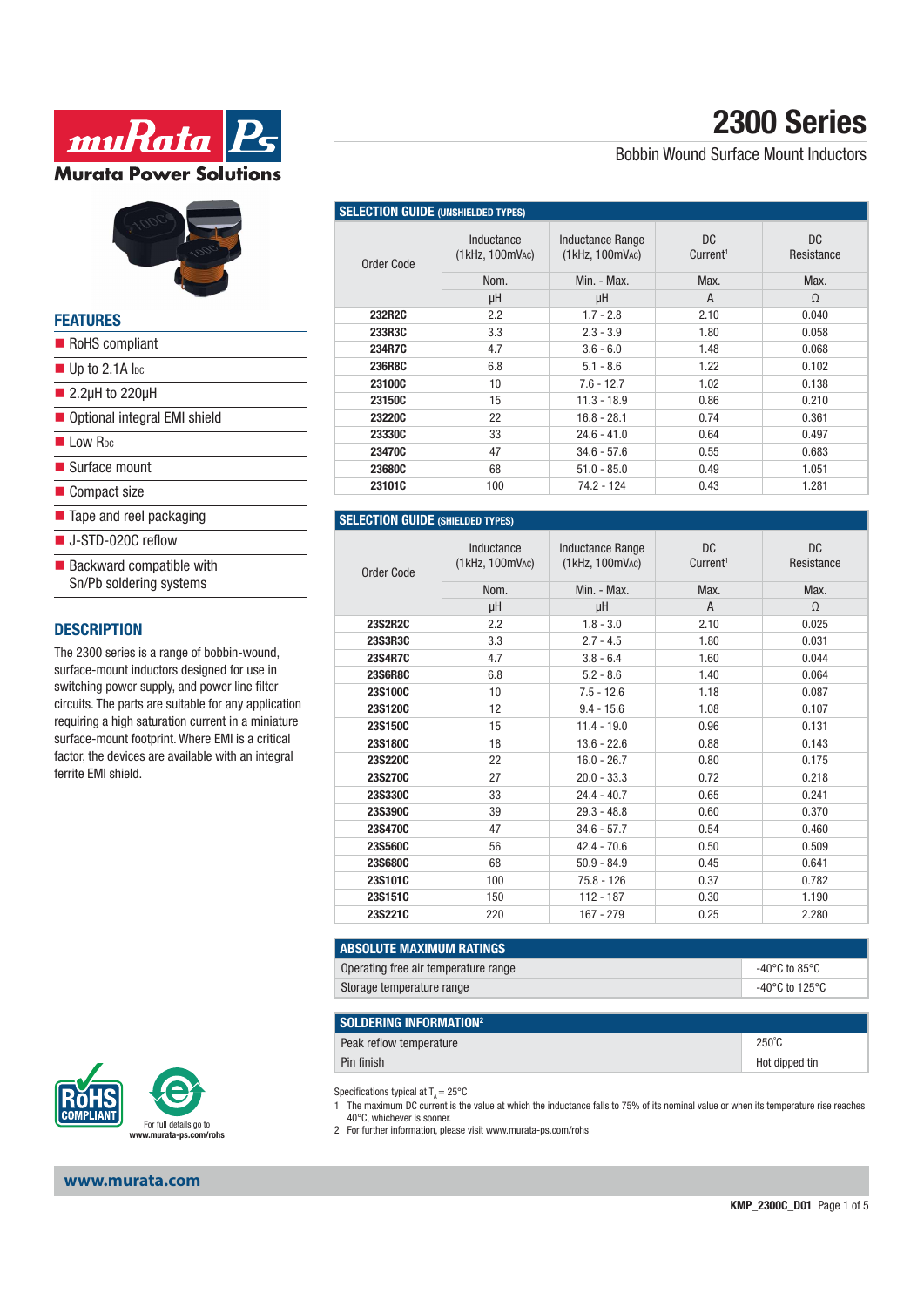### **muRata B** Murata Power Solutions

## **2300 Series**

Bobbin Wound Surface Mount Inductors

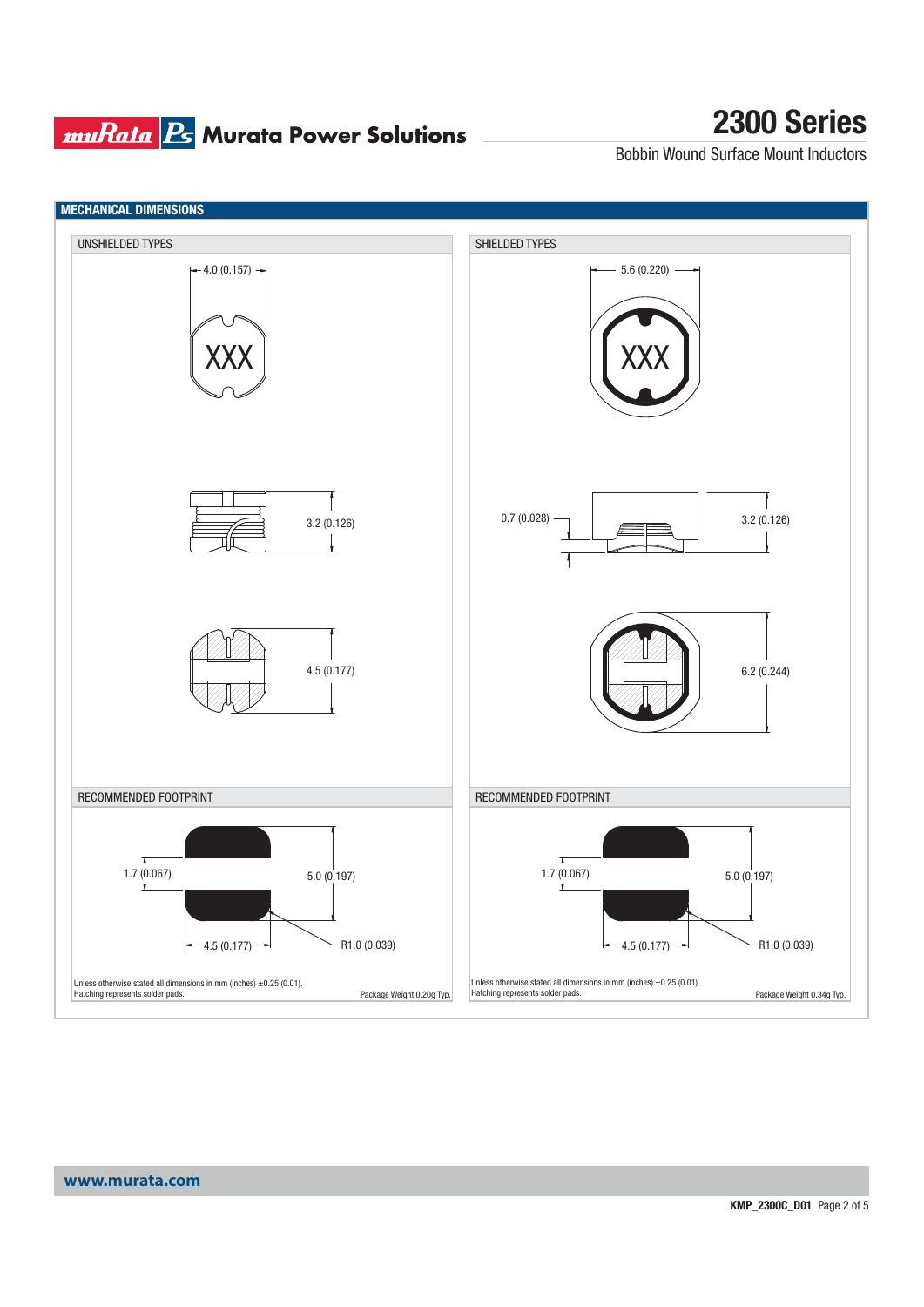### **muRata Ps** Murata Power Solutions

## **2300 Series**

Bobbin Wound Surface Mount Inductors



**www.murata.com**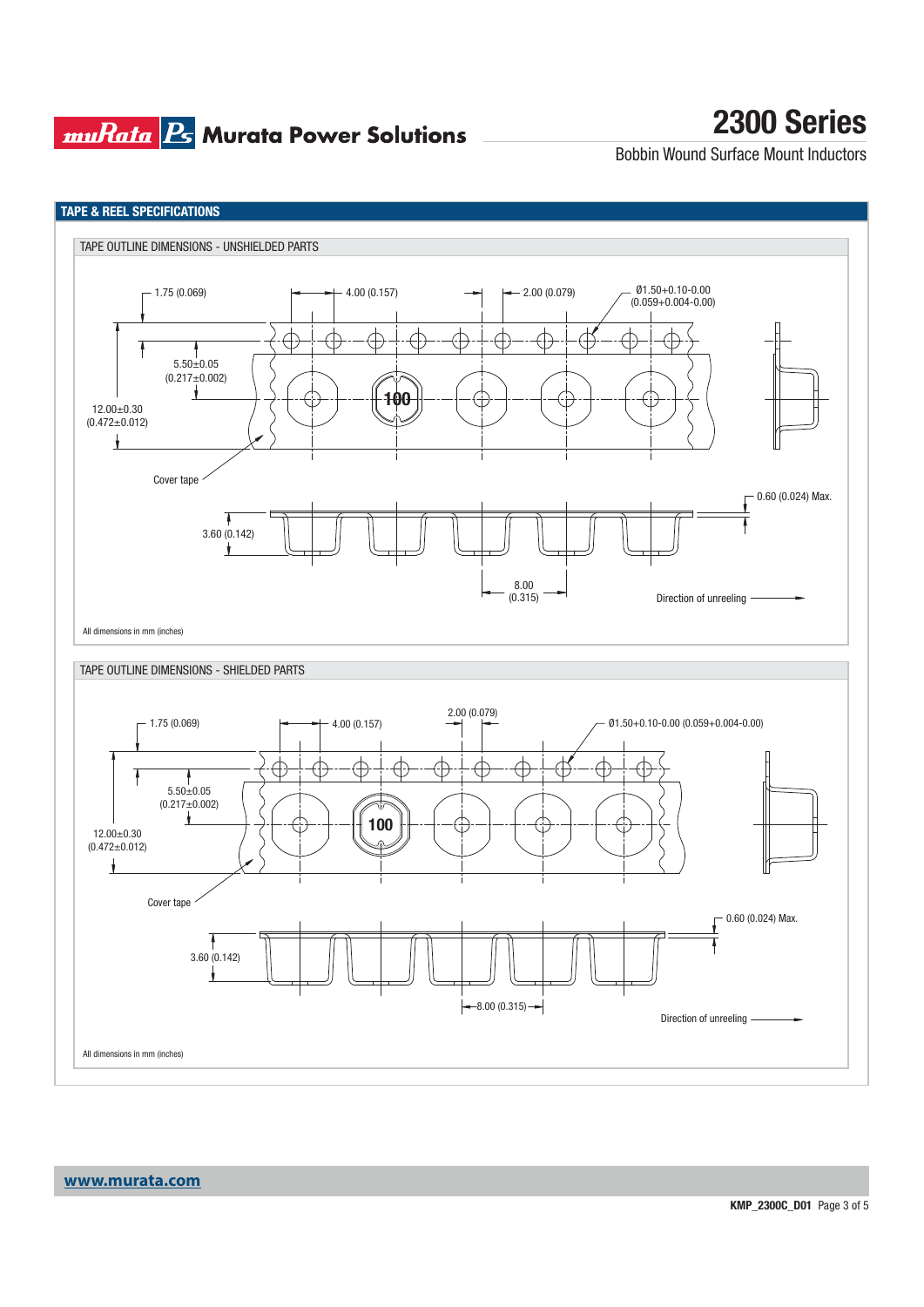## **muRata Ps** Murata Power Solutions

# **2300 Series**

Bobbin Wound Surface Mount Inductors